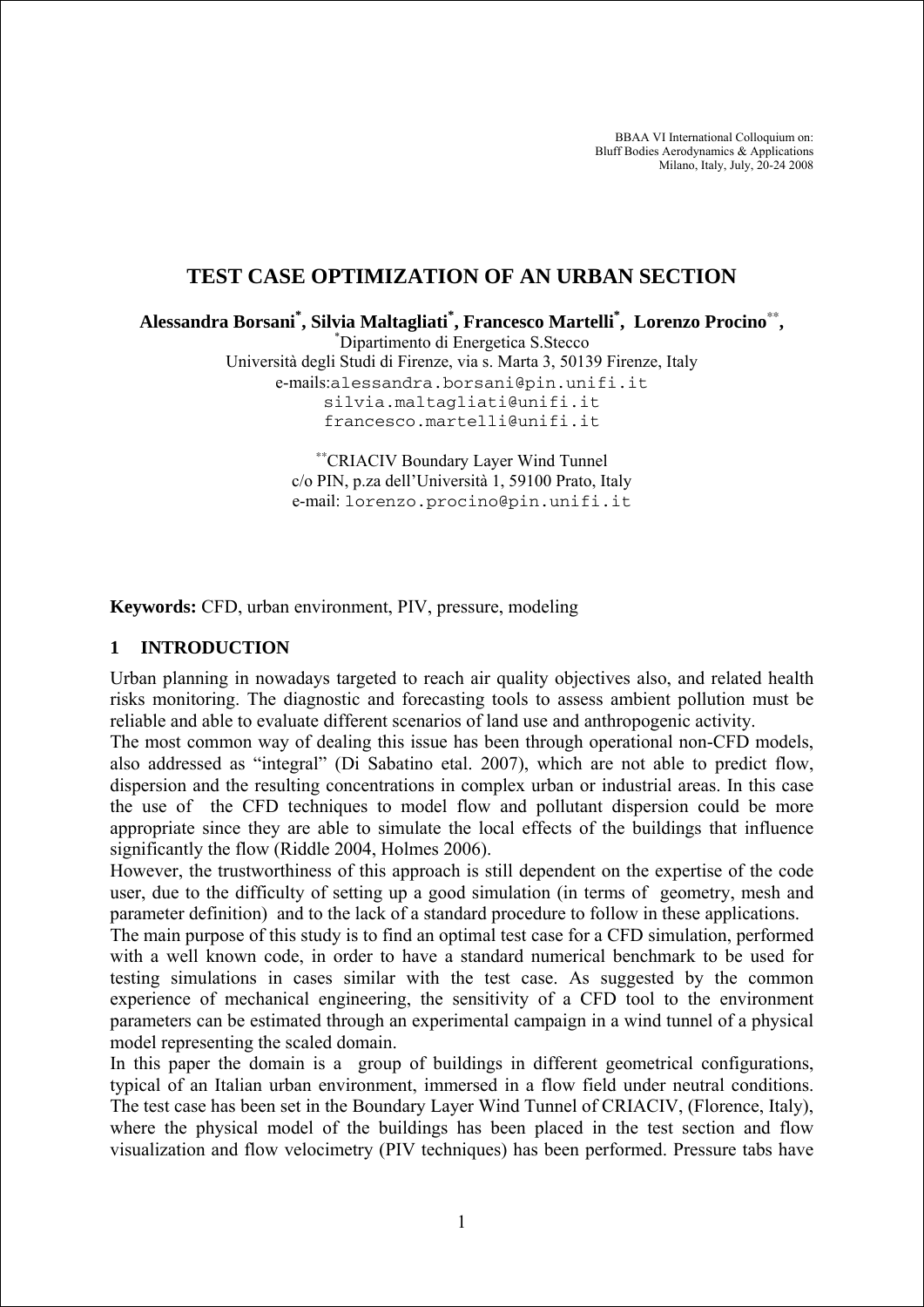been equipped as well in order to measure the pressure coefficient in the symmetry plane of the physical model.

The CFD simulations have been performed with the commercial code FLUENT in the fullscale domain.

In the following paragraphs both the experimental and the computational set up are presented.

# **2 DEFINITION OF THE DOMAIN**

### **2.1 Geometry of the group of buildings**

The domain is a typical urban environment, where a small building is set upwind to a higher one. The main concern is to evaluate the flow patterns of streamlines coming from the small building and affected by the higher one. In fact this work is the preliminary study for the modeling of the dispersion pattern of emissions from a source placed on the small building and diversely affected by the higher building.

In particular, the size of the 'blocks' representing the buildings in the CFD simulation are realistic for a urban environment from Florence, in which buildings range from 1 floor (3m high) up to 5 floors (15 m high). Different models have been set up by varying the front building height: 3 m, 9 m and 15 m (Figure 1, Figure 2, Figure 3 and Figure 4).



Figure 1 : Sketch of the model 1, plane x-z.



Figure 2 : Sketch of the model 2, plane x-z.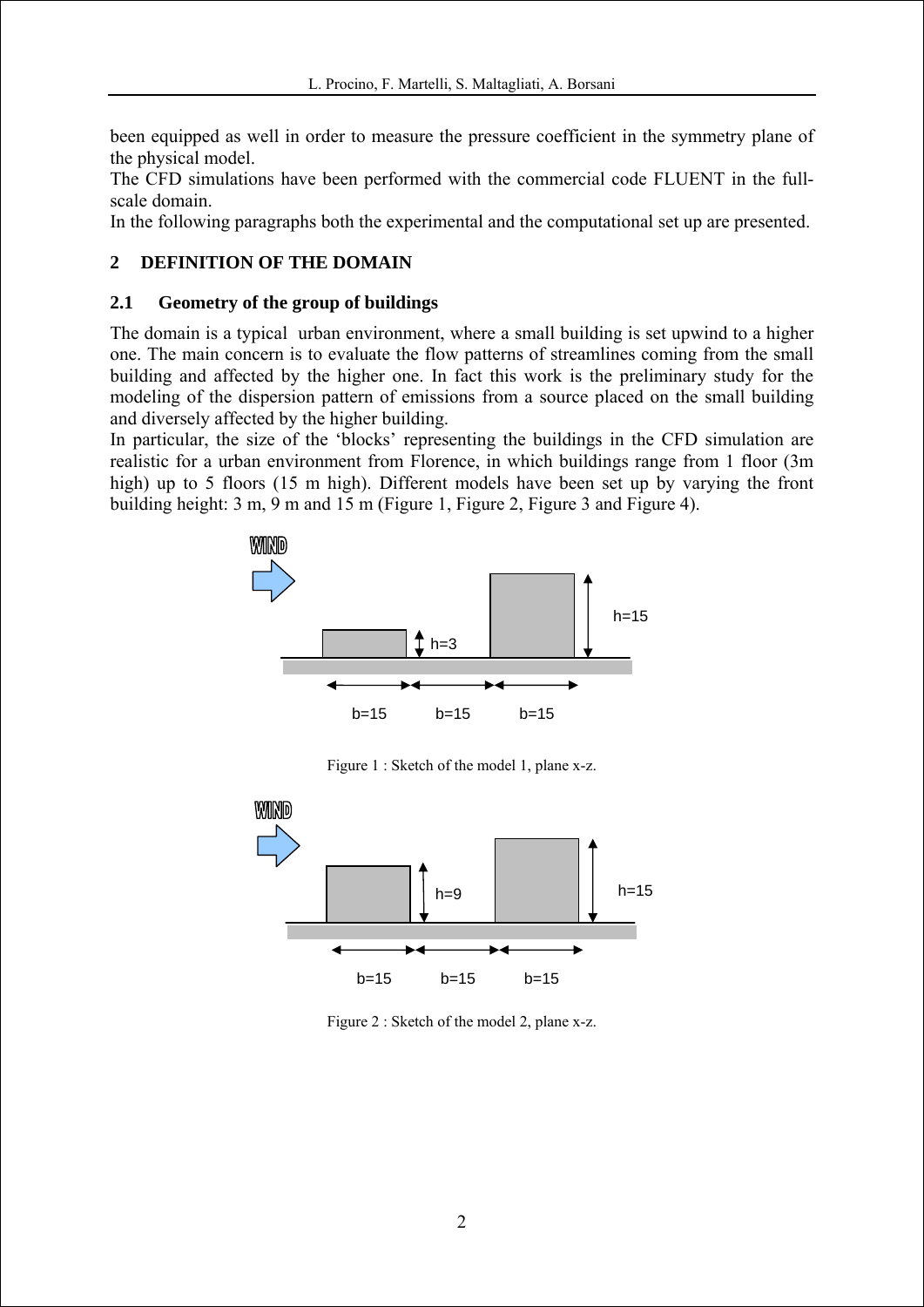

Figure 3 : Sketch of the model 3, plane x-z.



Figure 4 : Sketch of the model 1, 2 and 3, plane x-y.

The distance between the two adjacent buildings is set always 15 m.

#### **2.2 Meteorological neutral conditions**

As part of the domain, the meteorological conditions typical of the urban environment must be set, with appropriate dynamical scaling in the wind tunnel and CFD simulation. The main constraint is about the wind tunnel boundary layer turbulence profile, which can be produced through mechanical devices only. This leads to consider the neutral condition of the atmospheric boundary, where almost the only turbulent kinetic energy generation mechanism is mechanical, associated with wind shear and surface stress (Stull, 1997). Applying the neutral boundary layer similarity theory, the wind, turbulent kinetic energy (TKE) and turbulence dissipation rate profiles  $U(z)$ ,  $k(z)$  and  $\varepsilon(z)$  are foreseen as follows:

$$
U(z) = \frac{u *}{k} \ln \frac{z}{z_0}
$$
  
\n
$$
k(z) = const = \frac{u *^{2}}{\sqrt{C_{\mu}}}
$$
  
\n
$$
\varepsilon(z) = \frac{u *^{3}}{k \cdot z}
$$
  
\n(3)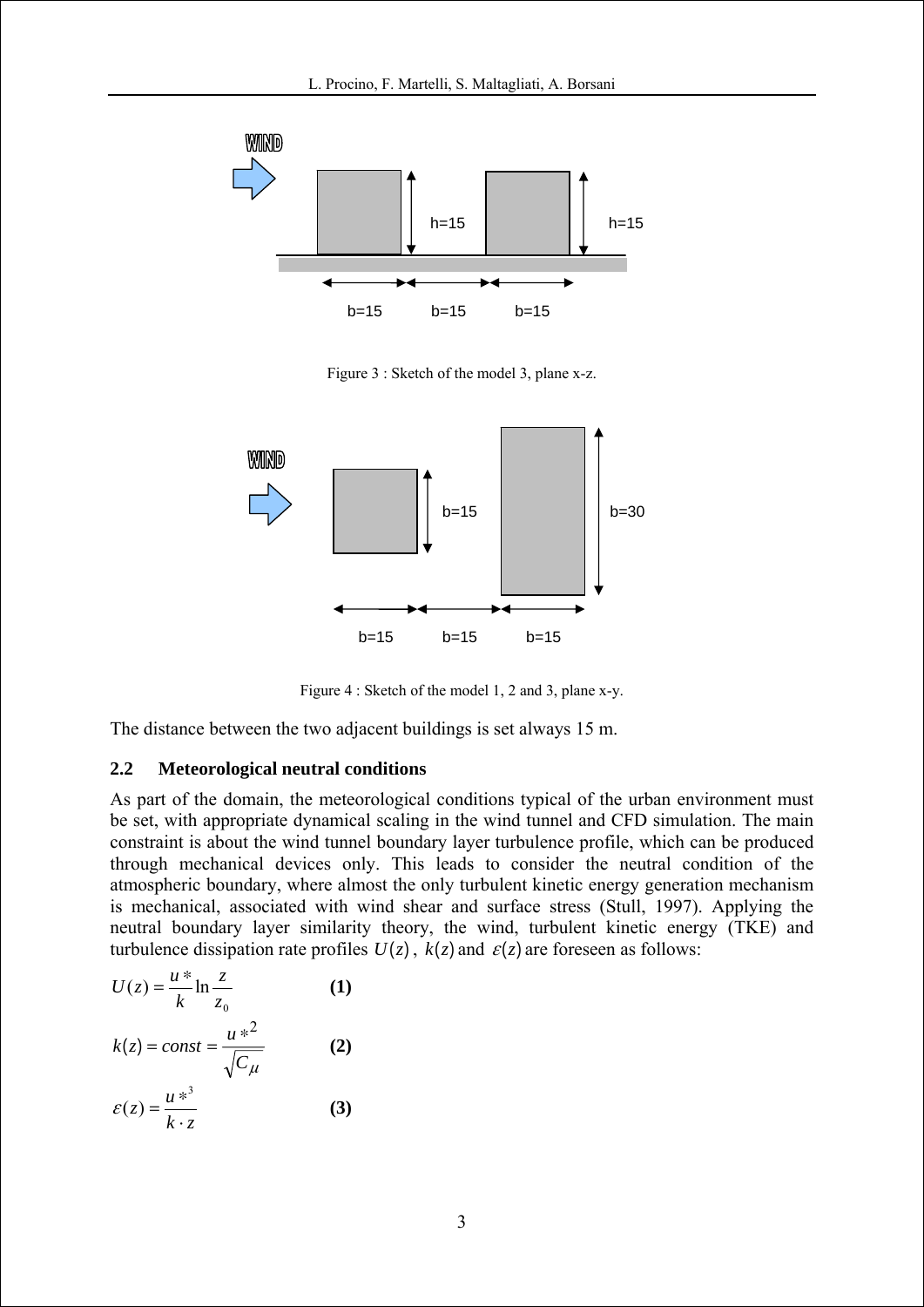where  $u^*$  is the friction velocity,  $z_0$  is the aerodynamic roughness length, *k* is the von Karman's constant and  $C_{\mu}$  is an empirical constant.

Moreover, it must be considered that the wind velocity is rarely above 4 m/s in Florence.

# **3 WIND TUNNEL TESTS**

### **3.1 Physical model**

The models 1, 2 and 3 have been reproduced in small scale 1:150 (Fig. 5). The models have been placed into an incoming wind characterized by a logarithmic profile of velocity generated in a section of development of the boundary layer by spires at the inlet and 5 cm height roughness elements at the floor (Fig. 6).





Figure 5 : Models of the front building with different heights: 2 cm, 6 cm and 10 cm.<br>Figure 6 : Model into the wind tunnel model

Pressure tabs have been positioned in the symmetry plane of the model at a mutual distance of 2 cm on the floor and of 1 cm on the buildings.

#### **3.2 Measuring set-up**

The characterization of the incoming wind profile has been revealed trough velocity measurement with pitot-prandtl tube and a hot wire anemometer at many heights in the middle plane of the test section.

Measurements of the flow field in the middle plane have been made trough Particle Image Velocimetry (PIV) technique.

The pressure measurements were made trough tabs, positioned on the floor and on the sides of the buildings, connected to miniaturized pressure transducers of 'PSI Pressure System'.

## **3.3 Incoming wind profile**

Following is reported the incoming wind profile measured 0.5 m before the blocks, both in terms of mean wind speed (Fig.7) that in terms of TKE (Fig.8, blue quadrates). The TKE has been measured also for three heights in a second plane, positioned 0.7 m after the first, in order to verify if occurs a decay of energy through the test section (Fig.8, purple triangles).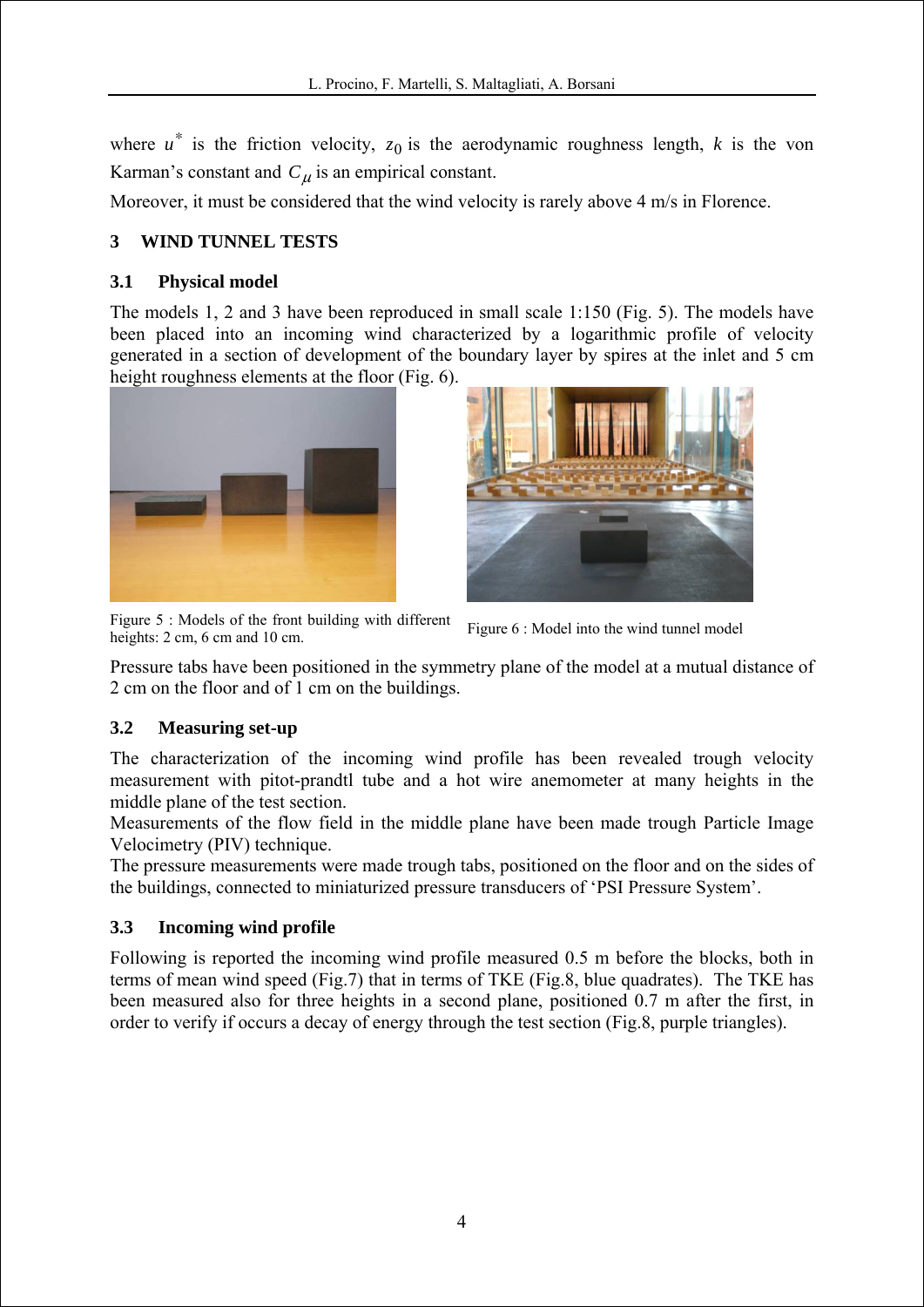

Figure 7 : Measured profile of mean velocity Figure 8 : Measured profile of TKE



## **4 CFD SIMULATION**

#### **4.1 Simulation domain**

The domain of the CFD simulation has been chosen with respect to the COST ACTION 732. The lateral extension of the domain is 75 m for each side, equal to 5H, where H is the height of the two buildings; the total largeness of the domain is 180 m.

The inflow boundary as well is positioned at a distance of 5H=75 m from the built area and the outflow boundary is 180 m behind the built area equal to 12H. The recommended distance of the outflow boundary is 15H but can be reduced with for steady RANS simulations with open boundary conditions, paying attention to avoid reverse flow entering the domain trough the outlet boundary. In this case the boundary condition is constant pressure and there is no reverse flow. The total length of the domain is 300 m.

The recommended height of the domain is 5H=75 m but it is been raised to 100 m in order to avoid acceleration of the flow. The blockage is 2.5%.



Figure 9 : Mesh of the model 3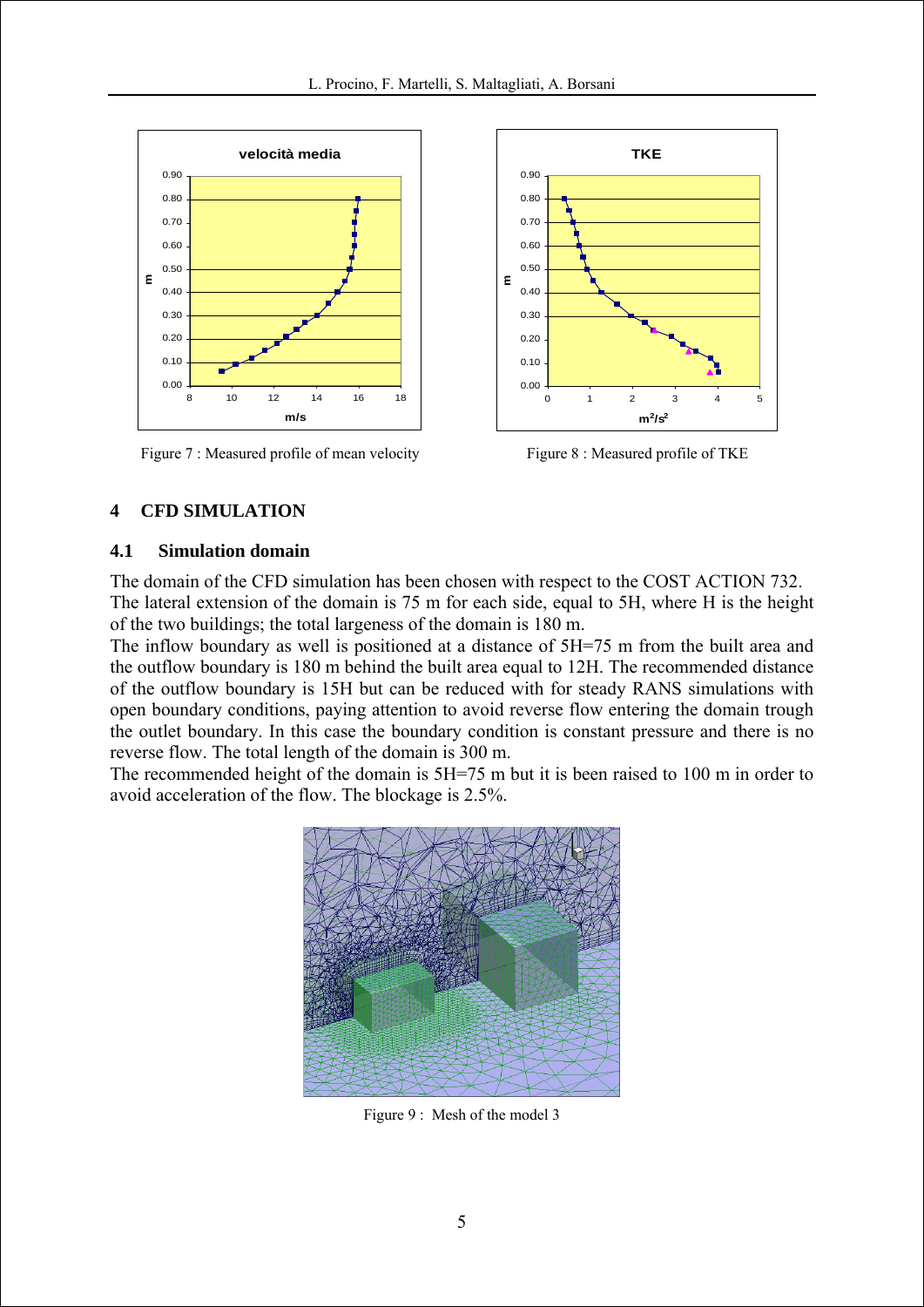The mesh is a hybrid one composed by tetrahedral elements and by five layers of prismatic cells near the solid walls.

The quality of the grid has been tested trough a mesh refinement procedure.

## **4.2 Boundary conditions**

The inflow condition is a velocity profile equal to the one measured in wind tunnel (§3.3). The profile has been approximated with the following logarithmic low:

$$
U(z) = \frac{u *}{k} \ln \frac{z}{z_0}
$$
 (4)

In which  $z_0$  is the roughness length,  $u^*$  is the friction velocity and k is the von Karman's constant.

The wind tunnel profile (in scale 1:150) is characterized by:  $z_0$ =0.00214 m, while in the CFD profile  $z_0$  has been multiplied by the scale factor and is therefore equal to 0.32 m; the Re similarity has not been maintained ( $Re_{model} \neq Re_{real}$ ), assuming the flow structures independent from Re number, due to the sharp corners of the blocks [Simiu, Scanlan, 1996]. The results have been all adimensionalized by the mean velocity at the height of the top of the second building.

The profile of TKE has been set after the literature [Wilcox]:

$$
k(z) = \frac{u *^2}{\sqrt{C_\mu}}
$$
 (5)

where  $C_{\mu} = 0.09$ .

As evident from figure 8, the measured profile differs from the theoretical form, that will be tested in a following work.

The turbulent dissipation rate profile in the *standard* κ−ε model has been set as eq. 3 [Simiu Scanlan, Wilcox], consequently the specific dissipation rate in the *standard* κ−ω model is:

$$
\omega(z) = \frac{u^*}{k \cdot z \cdot \sqrt{C_\mu}}
$$
 (6)

The outflow boundary condition is constant pressure. The lateral and superior side have a symmetry condition.

## **5 RESULTS AND DISCUSSION**

The CFD simulations performed with the boundary conditions derived from the wind tunnel set up have been validated through the comparison of the computed variables with the measurements. In fact, the flow field in the test section has been visualised through the PIV and the pressure profiles have been measured on the solid walls of the buildings and the surrounding ground.

## **5.1 Flow structures**

In the following figures (From fig. 10 to 18) the isovelocity maps in the zone between the two buildings are shown. For each configuration CFD results (k- and k-ω turbulence models) and PIV measurements are reported. In the same pictures streamlines are visible as well.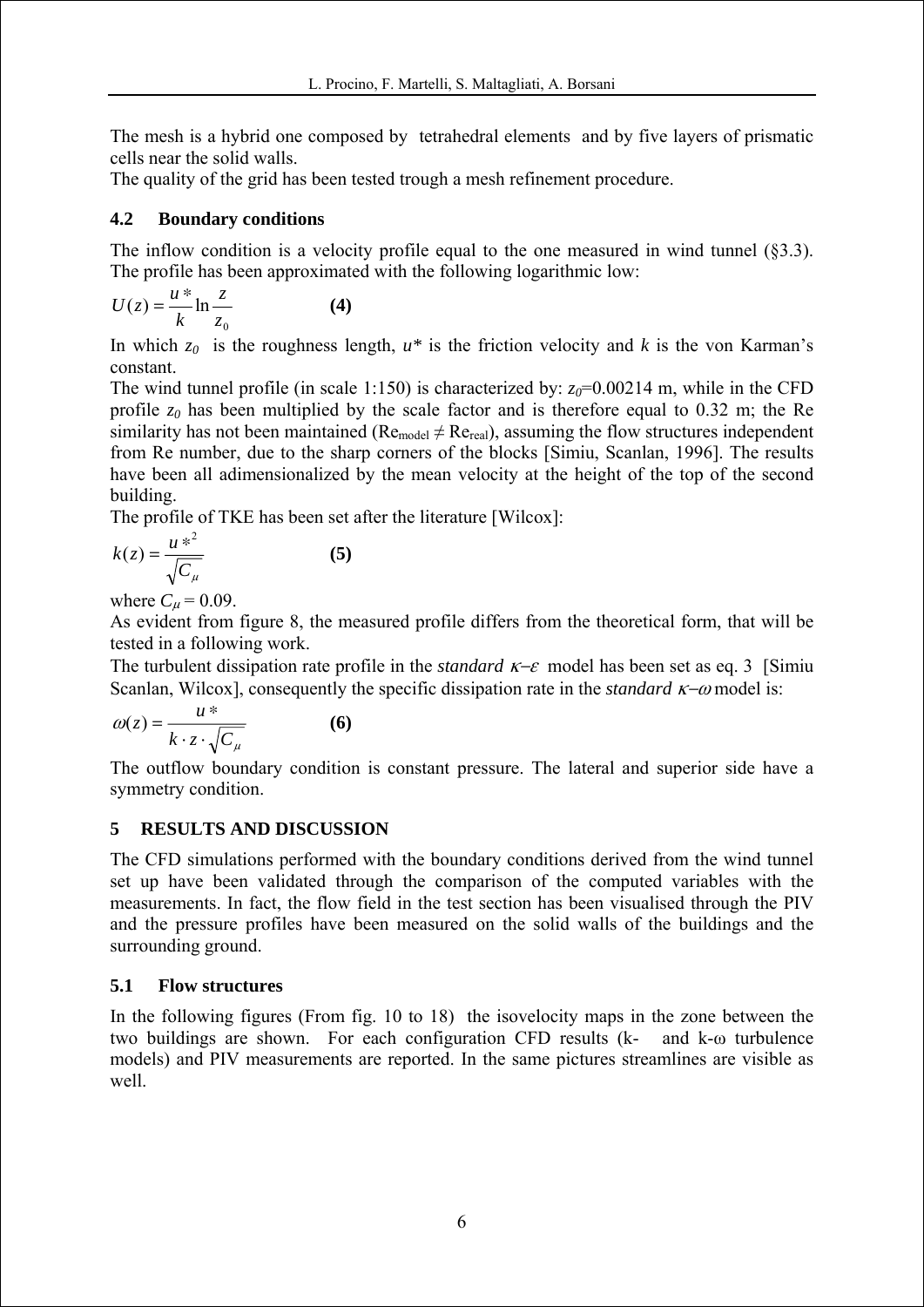Flow visualization for the first model:



Figure 10 : model 1, *standard* κ−ε



Figure 11 : model 1, *standard* κ−ω



Figure 12 : model 1, PIV measurement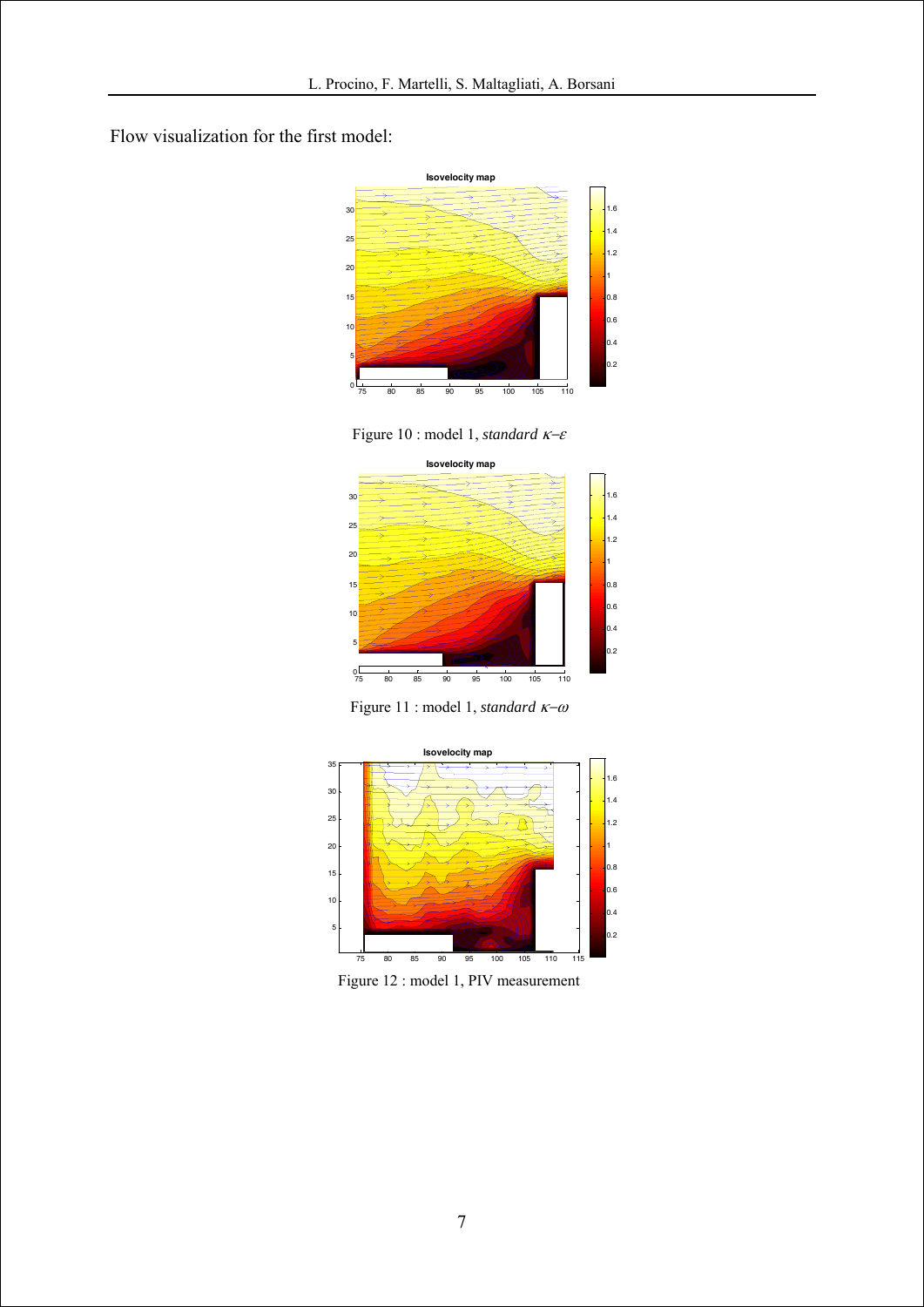Flow visualization for the second model:



Figure 13 : model 2, *standard* κ−ε



Figure 14 : model 2, *standard* κ−ω



Figure 15 : model 2, PIV measurement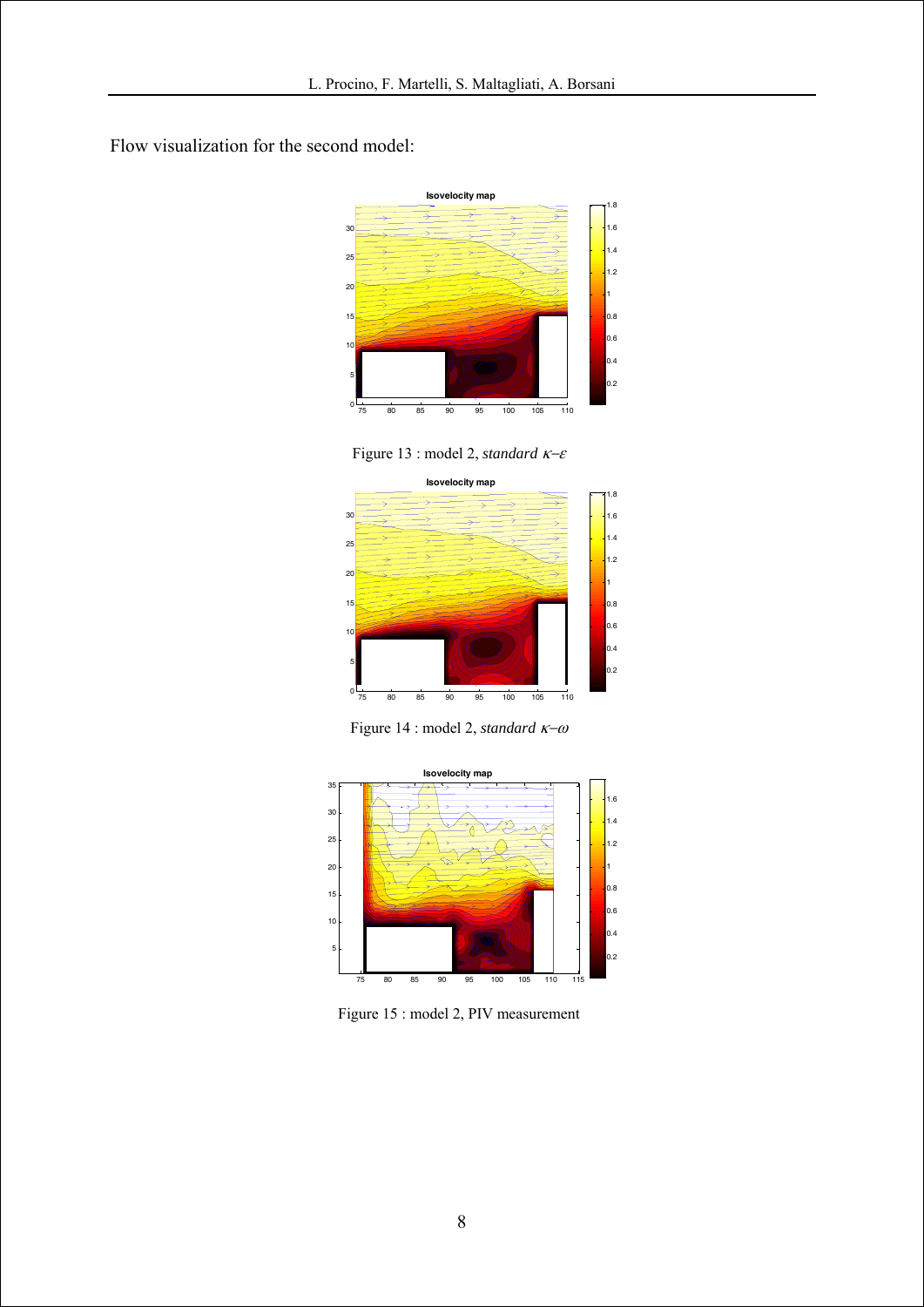Flow visualization for the third model:



Figure 16 : model 3, *standard* κ−ε



Figure 17 : model 3, *standard* κ−ω



Figure 18 : model 3, PIV measurement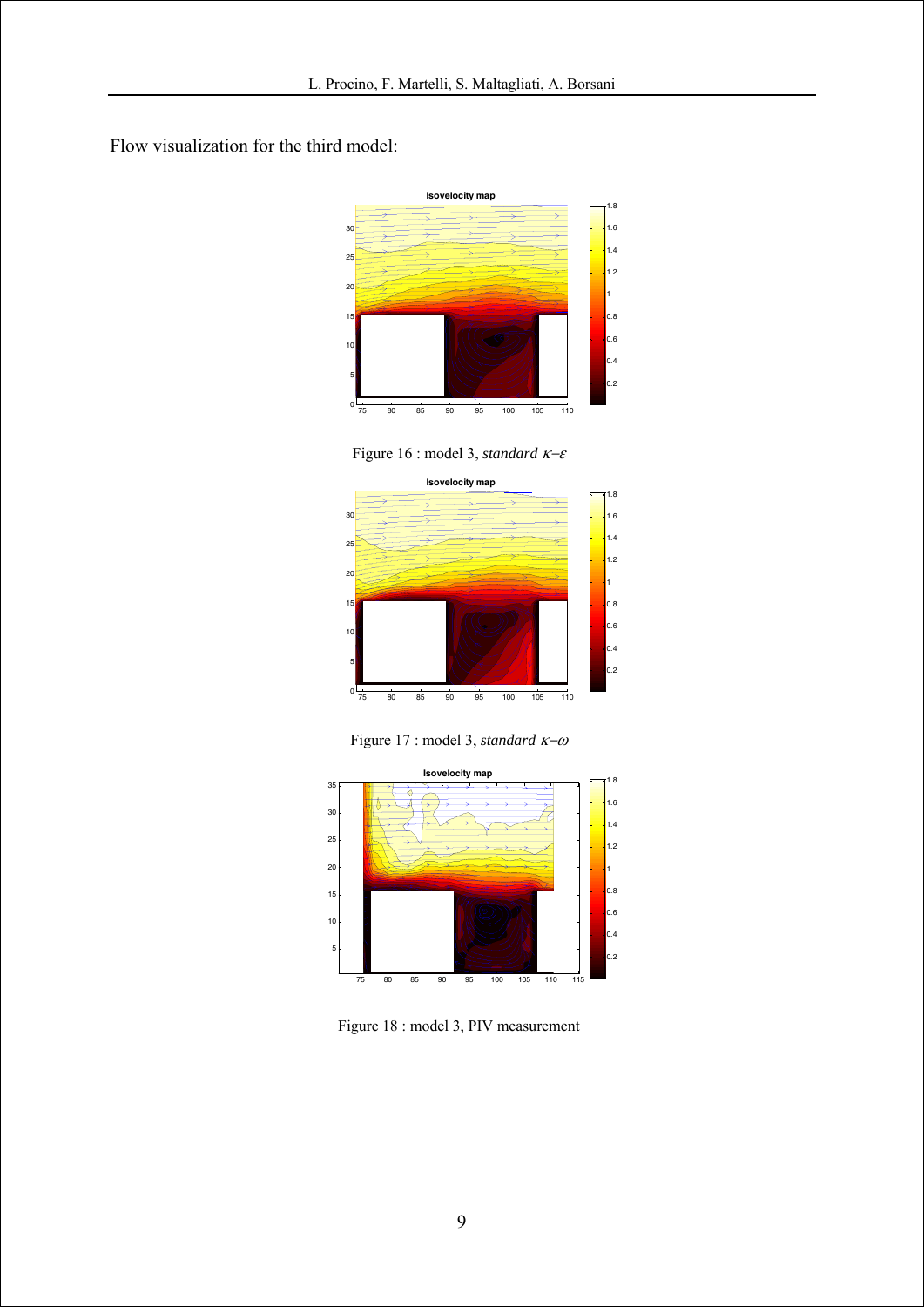#### **5.2 Pressure**

The pressure coefficients of the CFD results and of the wind tunnel pressure measurements are compared in the following pictures (Fig. 17, 18 and 19). The pressure values have been nondimensionalized through the value of the pressure measured in the middle of the front side (upwind) of the first building. In the second and third pictures are presented the results of the numerical model with standard k-e and standard k-w turbulence model respectively; in the fourth are visible the pressure coefficients measured during wind tunnel tests; while in the first picture all this configurations are presented together.



Figure 19 : model 1, pressure coefficients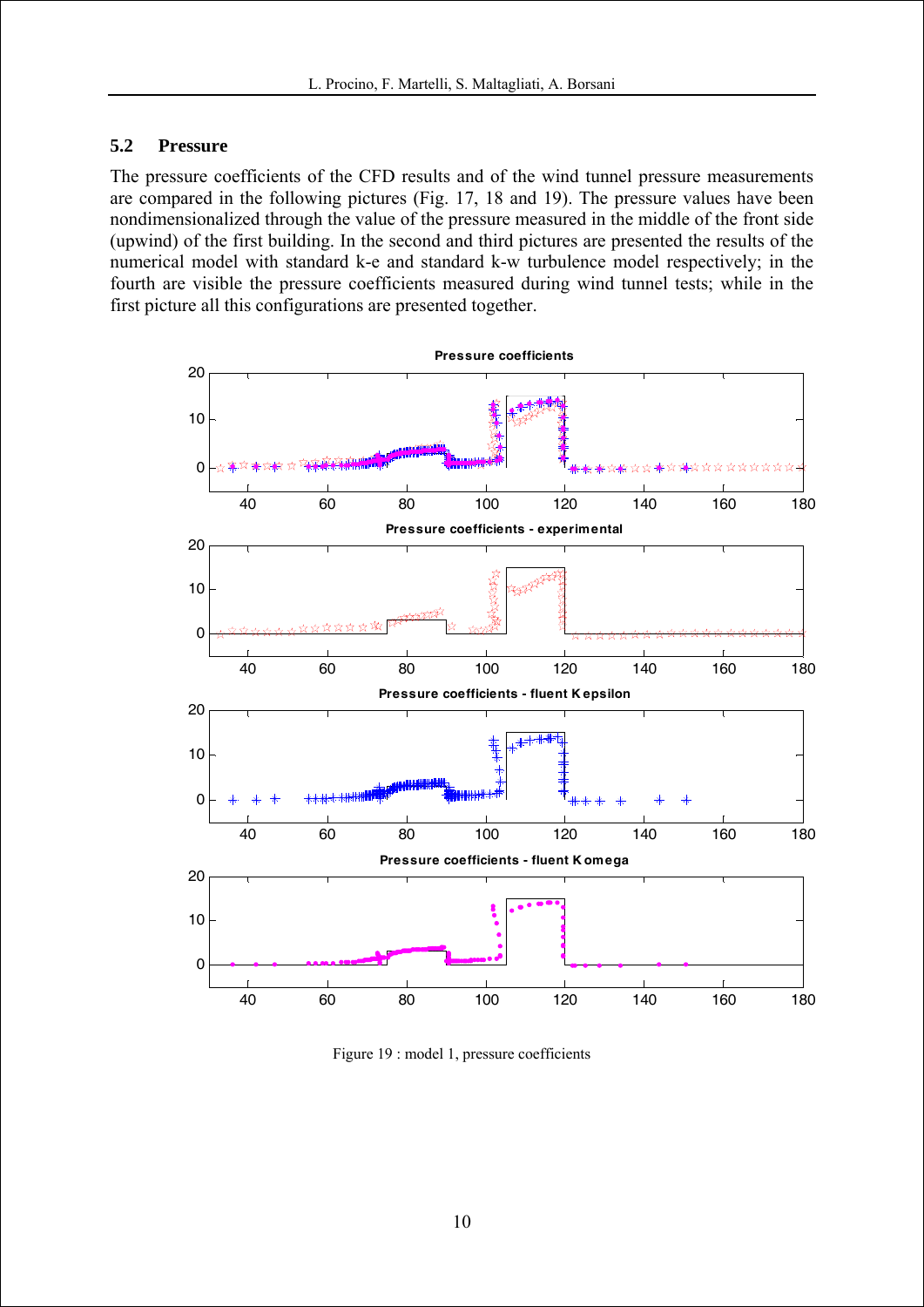

Figure 20 : model 2, pressure coefficients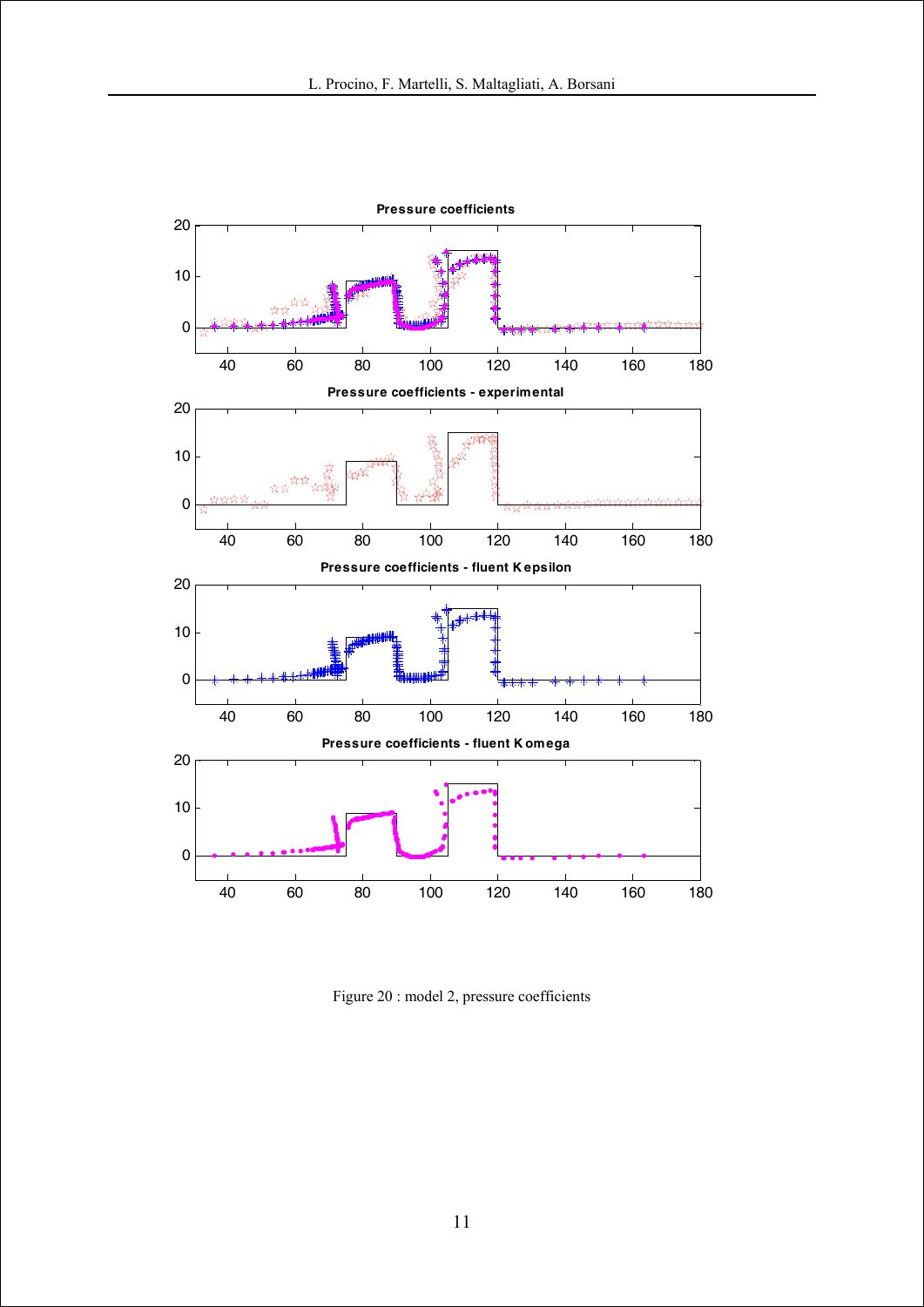

Figure 21 : model 3, pressure coefficients

#### **5.3 Comments**

In the first part of this study CFD simulations made with two turbulence models are compared to a physical model tested in wind tunnel trough optical velocimetry. The obtained information indicate the behavior of the flux in the region between the two. In each of the tree configuration tested is possible to see a good agreement of the results. The vortex structures of CFD are very similar to the ones measured, both in terms of vortex position and dimension; there is also correspondence in the signs of the angular velocity. A better accord is founded in the configurations number 2 and 3, while in the configuration number 1 the numerical model produces a lower vortex than the physical one.

An second validation of the numerical simulation has been made through the value of the static pressure measured in the middle plane on the walls of the building and on the floor. The formation of zones of overpressure and underpressure in a built area play a significant role in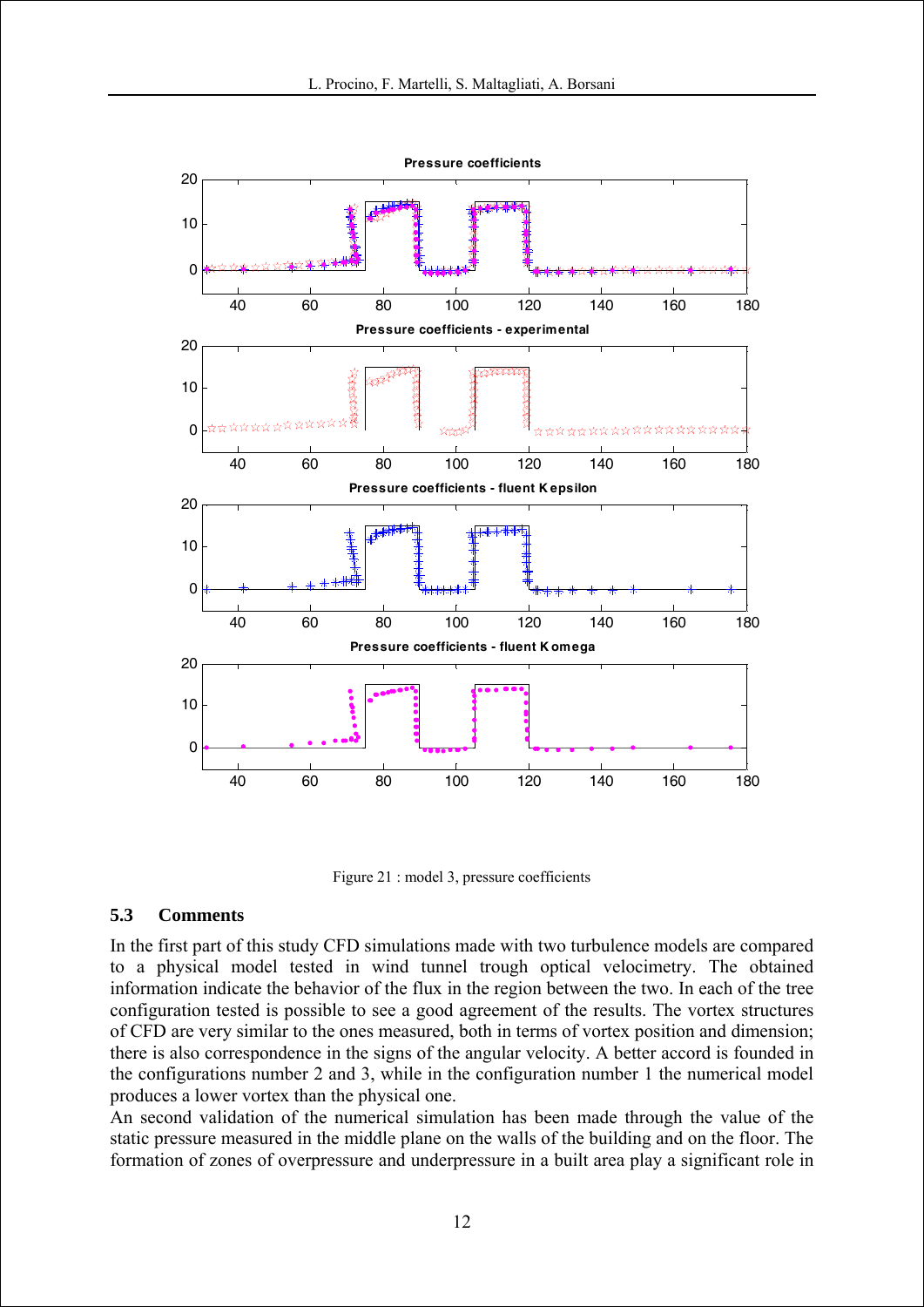the development of diffusion-related phenomena. For this reason the evaluation of the correct size of these zones is very important. In the cases investigated in the present study, both, in the numerical and in the physical model, the main features of the pressure contour are:

- zone of overpressure in front the building upwind;
- flow separation on the top of the building upwind:
- underpressure in the back side of the first building in configuration 2 and 3, overpressure in configuration 1;
- flow separation on the top of the building downwind;
- zone of underpressure behind the building downwind.









In order to compare the different results the dimensional characteristics of these structures have been quantified. All the configuration tested appear to be similar.

In the following tables (Tab.1, 2 and 3) some dimensional parameters, taken from the flow visualization, are reported, such as the coordinates of the center of the vortex and the stagnation point in the front (upwind) side of the second building. From the pressure measurements other two parameters are individuated: the total length of the overpressure zone in front of the building upwind and the total length of the zone of negative pressure behind the second building. The result that better agree with the experimental value is evidenced.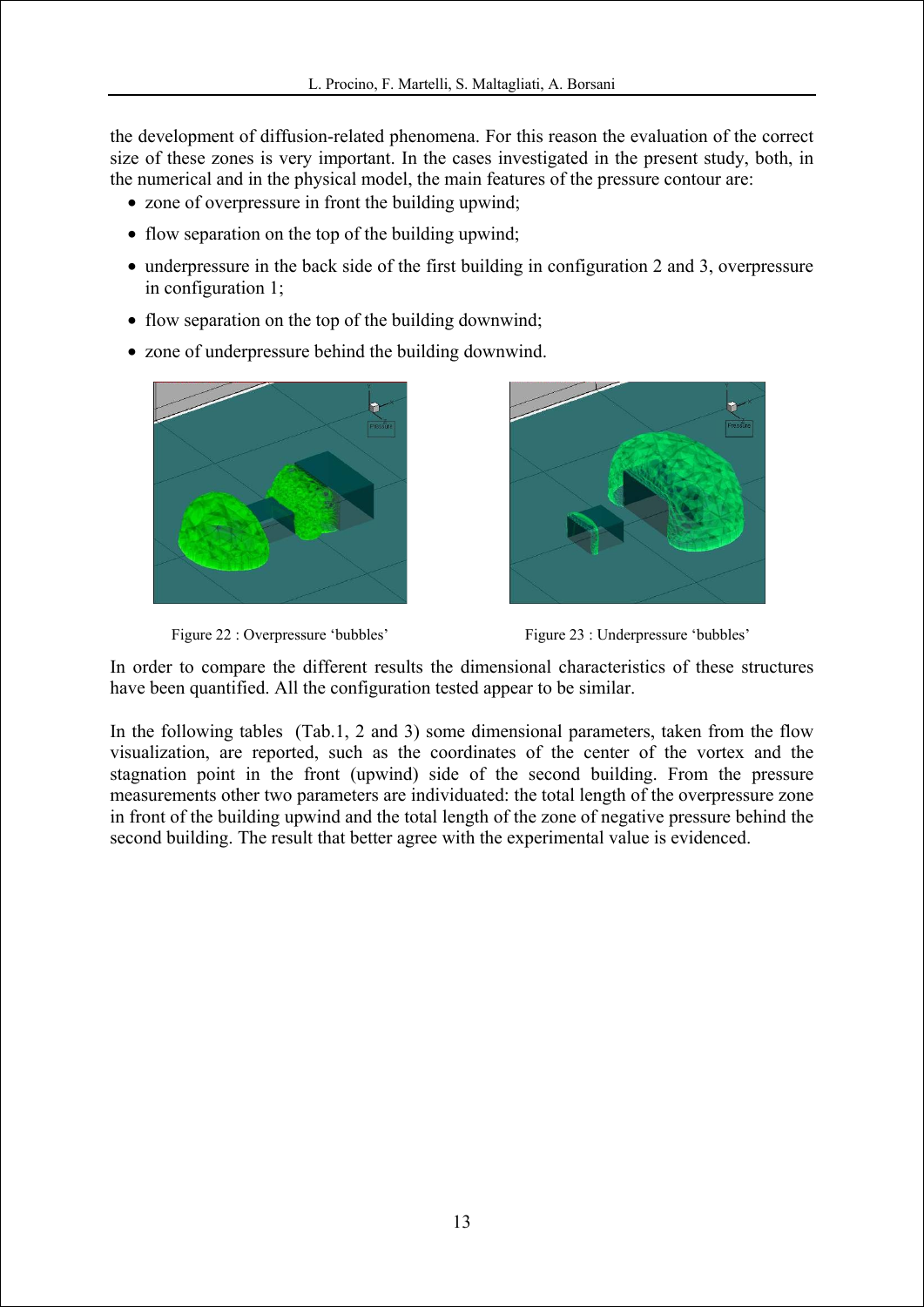| <b>MODEL 1</b>                                                                  | standard $K-E$ | standard $\kappa$ - $\omega$ | Wind tunnel   |
|---------------------------------------------------------------------------------|----------------|------------------------------|---------------|
| Coordinates of the center of the<br>vortex between the two buildings            | (93.41, 2.32)  | (93.44, 2.33)                | (96.50, 3.38) |
| Coordinates of stagnation point in<br>the front hedge of the second<br>building | (105, 9.95)    | (105, 10.12)                 | (105, 9.90)   |
| length of overpressure zone in<br>front of the first building [mt]              | 20             | 20                           | 25            |
| length of underpressure zone<br>behind the second building [mt]                 | 30             | 30                           | 30            |

Table 1 : Some dimensional characteristics of the flow structures in the configuration number 1

| <b>MODEL 2</b>                                                     | standard $K-E$ | standard $\kappa$ - $\omega$ | Wind tunnel   |
|--------------------------------------------------------------------|----------------|------------------------------|---------------|
| center of the vortex                                               | (96.35, 6.17)  | (96.17, 6.68)                | (96.11, 5.45) |
| stagnation point in the second<br>building                         | (105, 12.22)   | (105, 12.58)                 | (105, 12.11)  |
| length of overpressure zone in<br>front of the first building [mt] | 30             | 30                           | 20            |
| length of underpressure zone<br>behind the second building [mt]    | 25             | 25                           | 25            |

Table 2 : Some dimensional characteristics of the flow structures in the configuration number 2

| <b>MODEL 3</b>                                                     | standard $K-E$ | standard $\kappa$ - $\omega$ | Wind tunnel    |
|--------------------------------------------------------------------|----------------|------------------------------|----------------|
| center of the vortex                                               | (99.45, 11.18) | (96.72, 11.81)               | (96.00, 10.32) |
| stagnation point in the second<br>building                         | (105, 13.40)   | (105, 14.00)                 | (105, 12.50)   |
| length of overpressure zone in<br>front of the first building [mt] | 45             | 45                           | 45             |
| length of underpressure zone<br>behind the second building [mt]    | 25             | 25                           | 25             |

Table 3 : Some dimensional characteristics of the flow structures in the configuration number 3

## **6 CONCLUSION**

The purpose of this study is to develop a three-dimensional CFD model able to simulate the flow field in a typical urban context, such as a group of buildings.

The objective is to use the optimal experimental set-up as test-case for further investigations about concentration of gaseous and particulate pollutants dispersion through an advectiondiffusion model.

The sensitivity of the results to some computational parameters such as the grid definition (extension of the domain, hybrid structure, resolution, …) and the turbulence model are evaluated.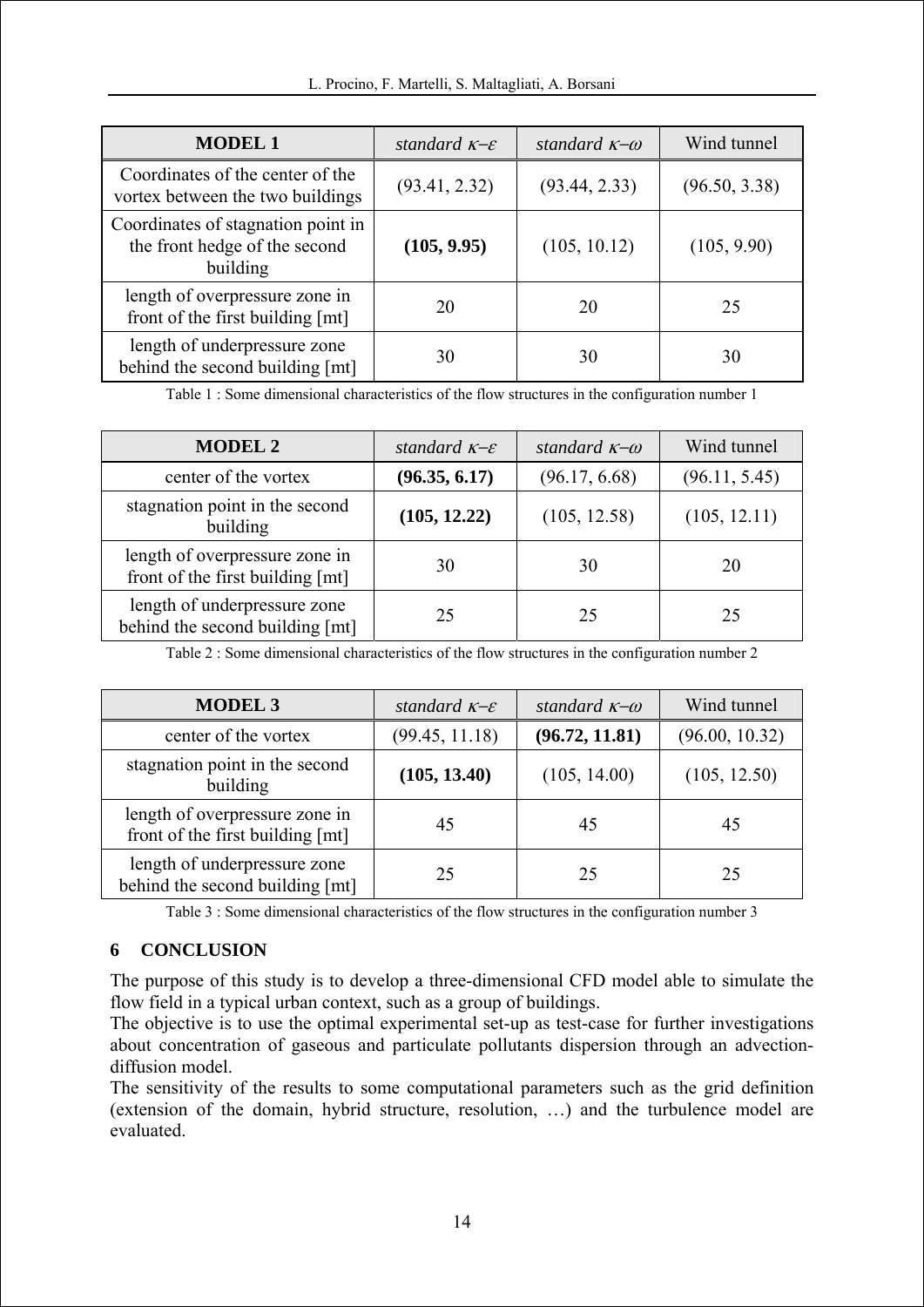The domain dimensions chosen for the numerical simulation results to be appropriate; the distance of the outflow boundary from the buildings is sufficient to avoid backflow reentering the domain and the total height is been raised to 100 m (6.6 x height of the buildings) in order to avoid distortions of the flow. Trough a grid refinement procedure the independence of the solution to the grid choice has been verified.

This formulation of the dissipation rate used in the CFD simulation does not guarantee the maintenance of the turbulent kinetic energy trough the entire domain.

The main characteristics of the flow structure established in the numerical simulation seem to be very similar to the ones individuated through the wind tunnel experimental campaign and so another epsilon formulation will be tested hereafter.

The most appreciable differences are an underestimation (by the numerical result) of the negative pressure on the top of the building downwind in configurations 1 and 2 (Fig.17 and 18) and the height of the vortex between the two buildings in configuration 1 (Fig. 8, 9 and 10).

The κ−ε turbulence model seem to conduct to a better agreement than the κ−ω model, even if this behavior is not marked. Little differences can not be noticed due to the resolution of the measuring arrangement (the cross-correlation areas used in the PIV elaboration are of 32x32 pixel, equal to about 0.66 cm in the model and 1 m in full scale; the pressure tabs were positioned at a mutual distance of 1 cm on the buildings walls and 2 cm on the floor, in full scale equal to 1.5 m and 3 m respectively).

### **ACKNOWLEDGEMENTS**

This study has been carried on with the collaboration of ARPAT (Regional Environmental Protection Agency of Tuscany) for the selection of the domain and of the Energetic Department S. Stecco of the University of Florence for the support on computational practice; the experimental campaign has been conduced in the Boundary Layer Wind Tunnel of CRIACIV in Prato, Italy.

#### **REFERENCES**

- [1] COST Action 732, 2005-2009. Quality assurance and improvement of micro-scale meteorological models. (http://www.mi.uni-hamburg.de/Home.484.0.html).
- [2] Di Sabatino, S., Buccolieri, R., Pulvirenti, B., Britter, R., 2007b. Simulation of pollutant dispersion within idealised urban-type geometries with CFD and integral models. *Atmospheric Environment* 41 (2007), pp. 8316–8329.
- [3] Di Sabatino, S., Buccolieri, R., Pulvirenti, B., Britter, R., 2007b. Flow and pollutant dispersion modelling in street canyons using Fluent and ADMS-Urban. *Environmental Modeling & Assessment*, doi:10.1007/s10666-007-9106-6.
- [4] D. Hargreaves and N. Wright, 2006. On the use of k-e model in commercial CFD software to model the neutral atmospheric boundary layer. *Journal of Wind Engineering and Industrial Aerodynamics*, 95 (2005), pp 355-369.
- [5] N. Holmes and L. Morawska, 2006. A review of dispersion modelling and its application to the dispertion of particles: an overview of different dispersion models available. *Atmospheric Environment* 40 (2006), pp. 5902–5928.